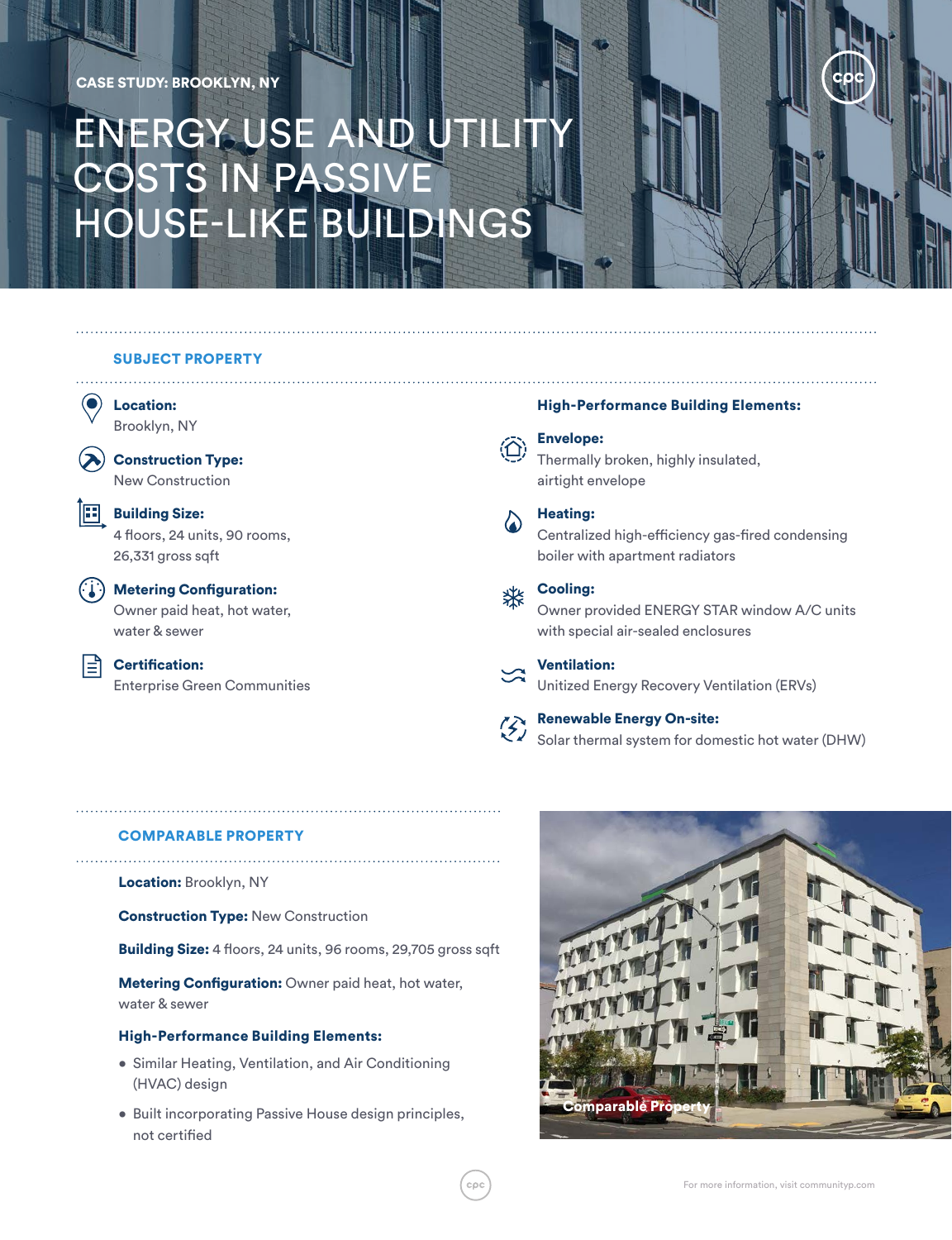

To better understand how envelope and HVAC system design can affect expenses, lenders can look to shared platforms—like EPA's Portfolio Manager, or paid platforms like Bright Power's EnergyScoreCards to analyze typical energy performance of similar buildings to compare against the projected performance of high-performance projects. These benchmarking platforms and data resources can provide additional insight into how lenders can and should interpret improvements in energy consumption and how that correlates to reduced utility expenses.

The Subject and Comparable Properties are developments in Brooklyn, NY built by the same owner and designed by the same architect. While these buildings were not certified, they were designed, modeled, and built incorporating Passive House principles; both buildings have highly-insulated, thermally broken envelopes, mechanical ventilation with unitized ERVs, and high-efficiency hydronic

heating systems. Since cooling is not included, higher efficiency window A/C units were provided and installed in highly-insulated through-wall sleeves with an insulated and airtight cover to prevent air infiltration in the colder months.

In both the Subject and Comparable Properties, the owner pays gas costs for heating and domestic hot water, and common area electric, whereas electric baseload for each unit is directly metered to the tenants. The tenants are responsible for their apartment plug loads including electric ranges and any cooling costs.

A solar thermal array on the roof further reduces the Subject Property's energy demand using the sun's energy to preheat water for the DHW distribution system.

These features improve indoor air quality, tenant comfort, and affordability for residents, and positively impact the project's bottom line.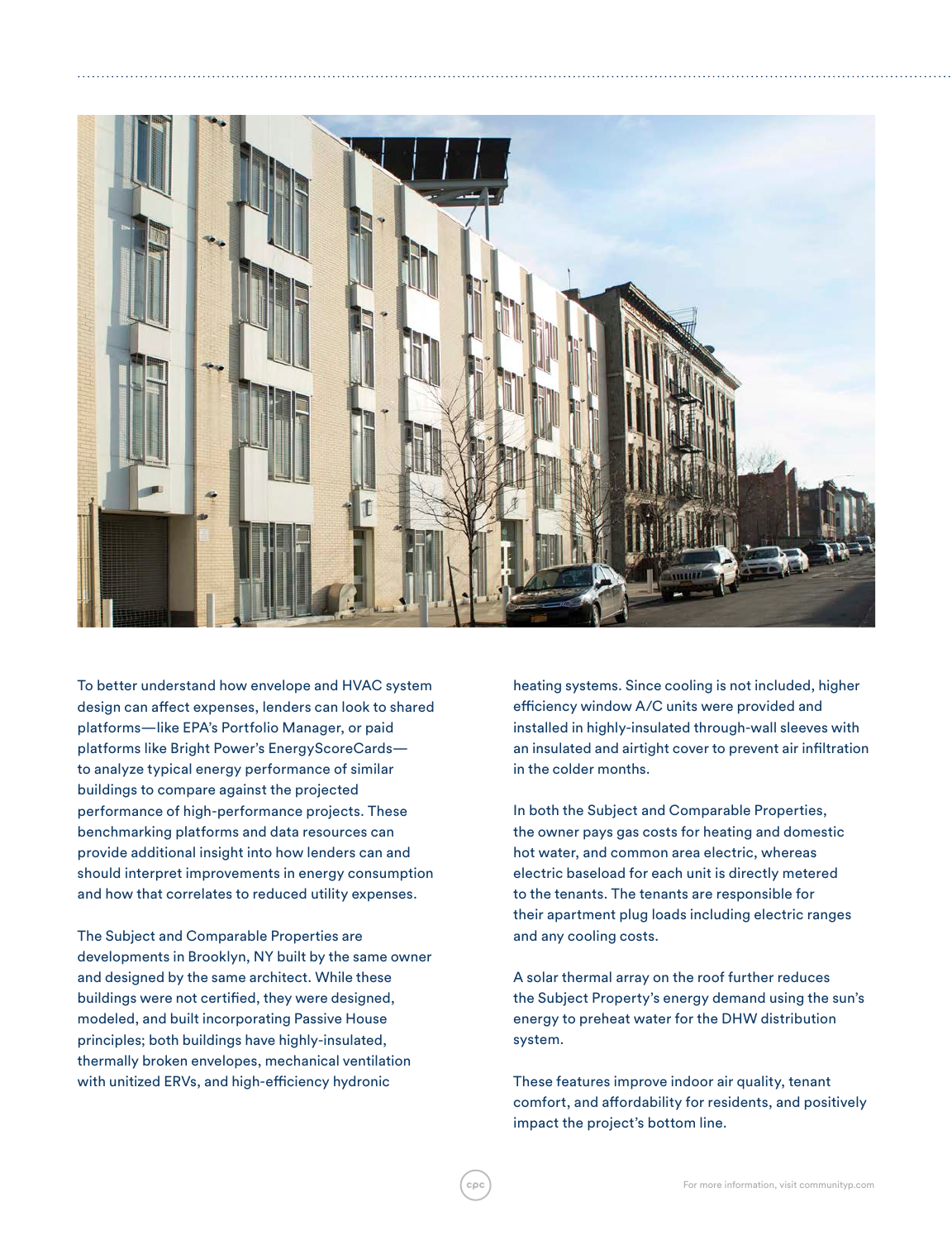

Chart A: Subject property owner reported site EUI compared to the site EUI from EPA Portfolio Manager (2018), utilizing Fannie Mae portfolio inputs, and a control group of NYC buildings constructed after 2003. The Post-2003 building sample was compiled from benchmarking data reported in Bright Power's EnergyScoreCards and is meant to represent similar buildings (age and type) to the NYC Housing Development Corporation's (HDC) portfolio of buildings.

#### BUILDING PERFORMANCE

The energy consumed through common area plug loads, lighting, and owner-paid heating is shown in Chart A in kBtu per square foot. In this example we are looking only at site energy use intensity (site EUI).

According to EPA Portfolio Manager benchmarking data—gathered from Fannie Mae's 2018 Industry Survey—site EUI for a typical multifamily residential building is 59.6 kBtu /sqft.<sup>1</sup>

The average site EUI at the Subject property, calculated based on five years of stabilized operations (2015-2018) is 35.7 kBtu/sqft. Chart A shows that owner reported building electric and gas usage at the Subject Property is, on average, 40% lower than the Fannie Mae EPA inputs from 2018. When compared to the Post-2003 NYC

1 EPA ENERGY STAR, What is energy use intensity (EUI)?, https://www. energystar.gov/buildings/facility-owners-and-managers/existing-buildings/ use-portfolio-manager/understand-metrics/what-energy

Building Control Group—compiled using data from Bright Power's EnergyScoreCards to represent buildings similar in age and type to NYC Housing Development Corporation's (HDC) portfolio of buildings in NYC—the Subject Property exhibits a 51% reduction in overall site EUI.